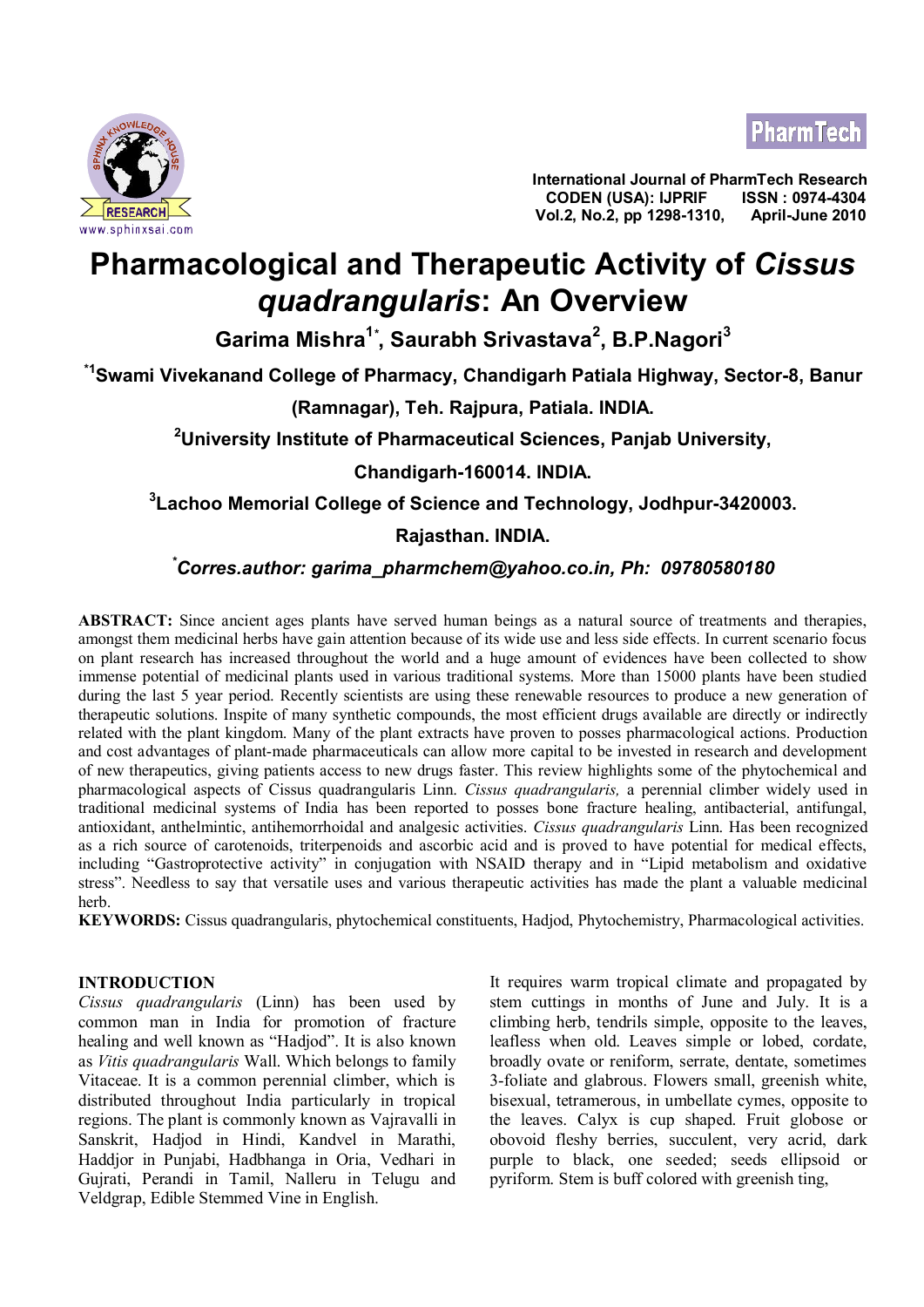dichotomously branched, sub- angular, glabrous, fibrous and smooth. **[1, 2]**

It has been prescribed in Ayurveda as an alternative, anthelmintic, dyspeptic, digestive, tonic, analgesic in eye and ear diseases, and in the treatment of irregular menstruation and asthma. In some parts of world, the whole plant is used in oral re-hydration, while the leaf, stem, and root extracts of this plant are important in the management of various ailments. Some other reports on *Cissus quadrangularis* justifies its effectiveness in management of obesity and complications associated with metabolic disorders **[3]** , as well as its antioxidant and free radical scavenging activity *in vitro*. **[4, 5]** In current scenario formulations now contain extracts of *Cissus quadrangularis* in combination with other active ingredients, used for the purpose of management of overweight and obesity, as well as complications resulting from these conditions, specifically metabolic syndrome (syndrome X). Phytochemical screening of *Cissus quadrangularis* revealed high contents of ascorbic acid, carotene, anabolic steroidal substances, and calcium. The stem contains two asymmetric tetracyclic triterpenoids, and two steroidal principles. The presence of β-sitosterol, δ-amyrin, δ-amyrone, and flavanoids (quercetin) having different potential metabolic and physiological effects has also been reported. **[6, 7]**

#### **CLASSIFICATION: [2, 20]**

| Kingdom  |                | Plantae       |
|----------|----------------|---------------|
| Division |                | Magnoliophyta |
| Class    |                | Magnoliopsida |
| Order    |                | Vitales       |
| Family   |                | Vitaceae      |
| Genus    |                | Cissus        |
| Species: | quadrangularis |               |
|          |                |               |

#### **THERAPEUTIC USES:**

The stout, fleshy quadrangular stem is traditionally used for the treatment of gastritis, bone fractures, skin infections, constipations, eye diseases, piles, anemia, asthma, irregular menstruation, burns and wounds. The leaves and young shoots are powerful alteratives. Powder is administered in treatment of hemorrhoids and certain bowl infections. The juice of stem is useful in scurvy and in irregular menstruation whereas the stem paste boiled in lime water is given in asthma. It is also used as a powerful stomachic. *Cissus quadrangularis Linn.* has potent fracture healing property and antimicrobial, antiulcer, antioxidative, antiosteoporotic, gastroprotective, cholinergic activity as well as beneficial effects on cardiovascular diseases. **[8]**

It has been investigated that methanolic extract of *Cissus quadrangularis* possesses antiulcer and cytoprotective property in indomethacin induced gastric mucosal injury. The aqueous extract also shows acetylcholine like activity on isolated ileum of rabbit and uterus of rat. The action on dog blood pressure is analogous to muscarinic and nicotinic actions of acetylcholine. Ethyl acetate fractions of both fresh and dry stem extracts show antioxidant activity. The ethyl acetate extract and methanol extract of both fresh and dry stem further exhibit antimicrobial activity against gram-positive bacteria including Bacillus subtilis, Bacillus cereus, Staphylococcus aureus and Streptococcus species. Due to its widespread and versatile therapeutic uses as well as pharmacological actions, the present study highlighted the health promoting and therapeutic properties of *Cissus quadrangularis*.  **[9, 10, 11, 12]**

#### **PHYTOCHEMISTRY:**

Phytochemical studies of *Cissus quadrangularis* have shown the presence of various versatile constituents such as flavanoids, triterpenoids, Vitamin C, stilbene derivatives and many others, e.g. resveratrol, piceatannol, pallidol perthenocissin and phytosterols. Out of which ascorbic acid, triterpene, β-sitosterol, ketosteroid, two asymmetrical tetracyclic triterpenoids and calcium were identified as major constituents of this plant. **[7, 11, 13, 14]**

The *Cissus quadrangularis* contains high amount of Carotene A, anabolic steroidal substances and Calcium. The plant contains ascorbic acid, 479 mg and carotene, 267 mg per 100 g freshly prepared paste, in addition to calcium oxalate. The stem of the plant contains two asymmetric tetracyclic triterpenoids, onocer – 7 ene 3 α, 21 β diol (Fig. 1)  $(C_{30}H_{52}O_2$  m.p.  $200 - 202$  °C) and onocer - 7 ene – 3 β, 21  $\alpha$  diol (Fig. 2) ( $C_{30}H_{52}O_2$ , m.p. 233 – 234 °C). It also contains two steroidal principles –

- **1.** C<sub>27</sub>H<sub>45</sub>O, melting point 249-252  $^{\circ}$ C
- **2.**  $C_{23}H_{41}O$ , melting point 136-138 °C

Presence of β-sitosterol (Fig.3), δ amyrin and δamyrone is also reported. The aerial parts of *Cissus quadrangularis* is found to contain a new asymmetric tetracyclic triterpenoid, 7-Oxo-Onocer-8-ene-3 β 21 α diol (Fig 1) (C30H<sup>50</sup> O<sup>3</sup> , m.p. 235-237 °C). **[15, 16, 17, 18, 19]** Seven new compounds are also reported which are 4 hydroxy 2 methyl-tricos-2 ene -22- one, 9-methyloctadec-9-ene, heptadecyl- octadecanoate, icosanylicosanoate, 31-methyl tritiacontan-1-ol, 7- hydroxy-20- oxo- docosanyl cyclohexane and 31-methyl tritiacontanoic acid. Small amount of taraxeryl acetate, friedelan-3-one, taraxerol and isopentacosanoic acid is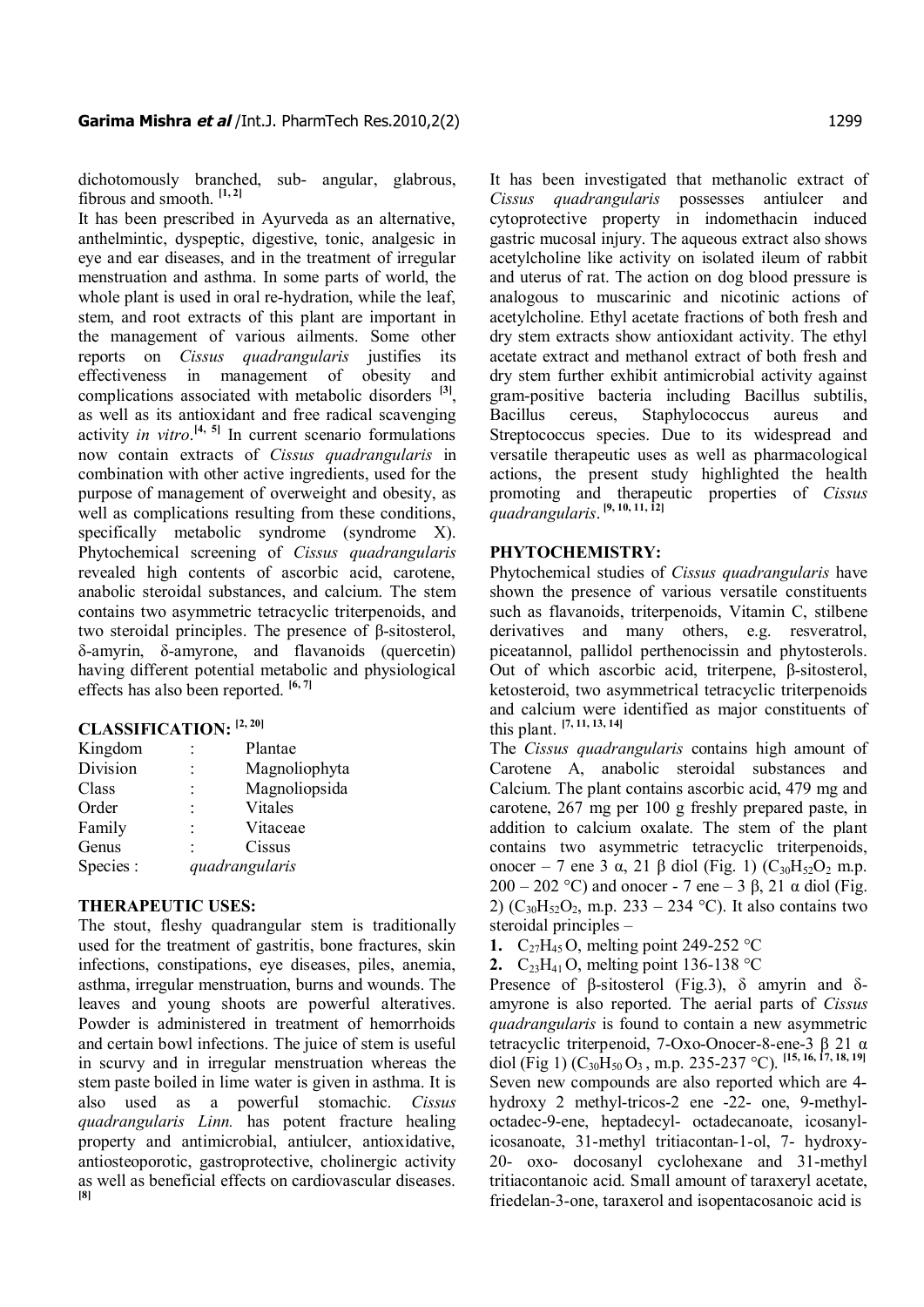also present. Presence of 3, 3', 4, 4' tetrahydroxybiphenyl is also reported. **[20, 21, 22]**

Analysis of the air-dried *Cissus quadrangularis* plant reported to contain moisture 13.1, protein 12.8, wax 1.0, fiber 15.6, carbohydrate 36.6, mucilage and pectin 1.2 and ash 18.2%. The root powder also contain a rich source of mineral elements (mg/100g dry matter): potassium 67.5, calcium 39.5, zinc 3.0, sodium 22.5, iron 7.5, lead 3.5, cadmium 0.25, copper 0.5 and magnesium 1.15. **[23, 24, 25, 26]**

Analysis of the toxicants also revealed the presence of oxalate, tannin, phytate, saponin contents (135, 0.3, 20, 0.16 mg/100g of dry matter) respectively. The ash formed from the Cissus quadrangularis contains mostly carbonates and to a smaller extent phosphates of sodium, potassium, magnesium and calcium. Presence of potassium tartarate is also reported. **[27, 28]**

The *Cissus quadrangularis* stem is also reported to contain a water-soluble glycoside, which produces a fall in blood pressure in anaesthetized cats. Fresh stems of *Cissus quadrangularis* produces irritating action on the skin, which may be attributed to the presence of calcium oxalate and 31 methyl tritiacontanoic acid along with taraxeryl acetate, taraxerol and iso-pentacosanoic acid. **[29, 30]**

Recently three new stilbene derivatives, quadrangularins A, B and C were isolated from *Cissus quadrangularis* together with resveratrol, piceatannol, pallidol and parthenocissine A. The stem extract of *Cissus quadrangularis* plant contains a high percentage of calcium ions (4% by weight) and phosphorous. Recently a study has been undertaken which showed that the plant extract when reacted with  $CO<sub>2</sub>$ , leads to formation of calcite crystals of highly irregular morphology, indicating that bioorganic molecules present in the extract modulate the crystal morphology.**[31, 32, 33]**

#### **STRENGTH AS PER AYURVEDIC PHARMACOPOEIA OF INDIA: [1, 2, 16, 19]**

| Foreign Matter: NMT 1% W/W             |                   |
|----------------------------------------|-------------------|
| Total Ash:                             | NMT 5% W/W        |
| Acid insoluble ash: NMT 1% W/W         |                   |
| Alcohol soluble extractive: NLT 3% W/W |                   |
| Water soluble extractive: NLT 23% W/W  |                   |
| Fixed oil:                             | <b>NLT 3% W/W</b> |
| Sulphated Ash content: NMT 5% W/W      |                   |
| Arsenic:                               | NMT 1 ppm         |
| Lead:                                  | NMT 5 ppm         |
| Total bacterial count:                 | NMT 800 CFU/g     |
| Total fungal count:                    | NMT 500 CFU/g     |
| Moisture content:                      | <b>NMT 5% W/W</b> |

#### **TOXICITY STUDY:**

Toxicity study was conducted to evaluate the threemonth sub chronic toxicity of *Cissus quadrangularis* powder in five groups of 12 Wistar rats of each sex. Water control group received orally 10 ml of water/kg BW/day. The dried stems powder was given orally to the four treatment groups at the doses of 0.03, 0.3, 3.0 and 30 g/kg BW/day, which were equivalent to 1,10, 100 and 1000 fold of the therapeutic dose in human respectively, the last group was the recovery group. No difference of initial or final body weights between *Cissus quadrangularis* treated and control groups was detected.

It was found that *Cissus quadrangularis* did not produce any significant dose-related changes of hematological parameters of serum clinical chemistry and no histopathological lesion of any internal organ that could be due to the toxic effect of *Cissus quadrangularis* was observed. The result indicated that *Cissus quadrangularis* at the doses given did not produce any toxicity in the rats during the administration period of 3 months. **[34]**

#### **PHARMACOLOGICAL ACTIVITY: Bone fracture healing activity:**

*Cissus quadrangularis* (Vitaceae), a rambling shrub, characterized by a thick quadrangular fleshy stout stem, Commonly known as the "Bone Setter," the plant is referred to as "Asthisamdhani" in Sanskrit and "Hadjod" in Hindi because of its ability to join bones. A phytogenic isolated steroid is believed to be the main constituent in *Cissus quadrangularis*. Studies on fracture healing suggest that this unidentified anabolic steroid may act on estrogenic receptors of the bone. Efficacy of *Cissus* quadrangularis on early ossification and remodeling of bones have been reported and it has been observed that *Cissus quadrangularis* acts by stimulation of metabolism and increased uptake of the minerals calcium, sulpher and strontium by the osteoblasts in fracture healing. **[35, 36]**

*Cissus quadrangularis* is found to contain vitamins and steroids, which are found to have specific effect on bone fracture healing. The anabolic steroidal principles from *Cissus quadrangularis* showed a marked influence in the rate of fracture healing by influencing early regeneration of all connective tissues involved in the healing and quicker mineralization of callus. **[37, 38]** Systemic use of *Cissus quadrangularis* in rats caused complete restoration of normal composition of bone, after fracture in four weeks while the controls required six weeks. There was a shortening of about two weeks in the bone healing duration. The total weight of the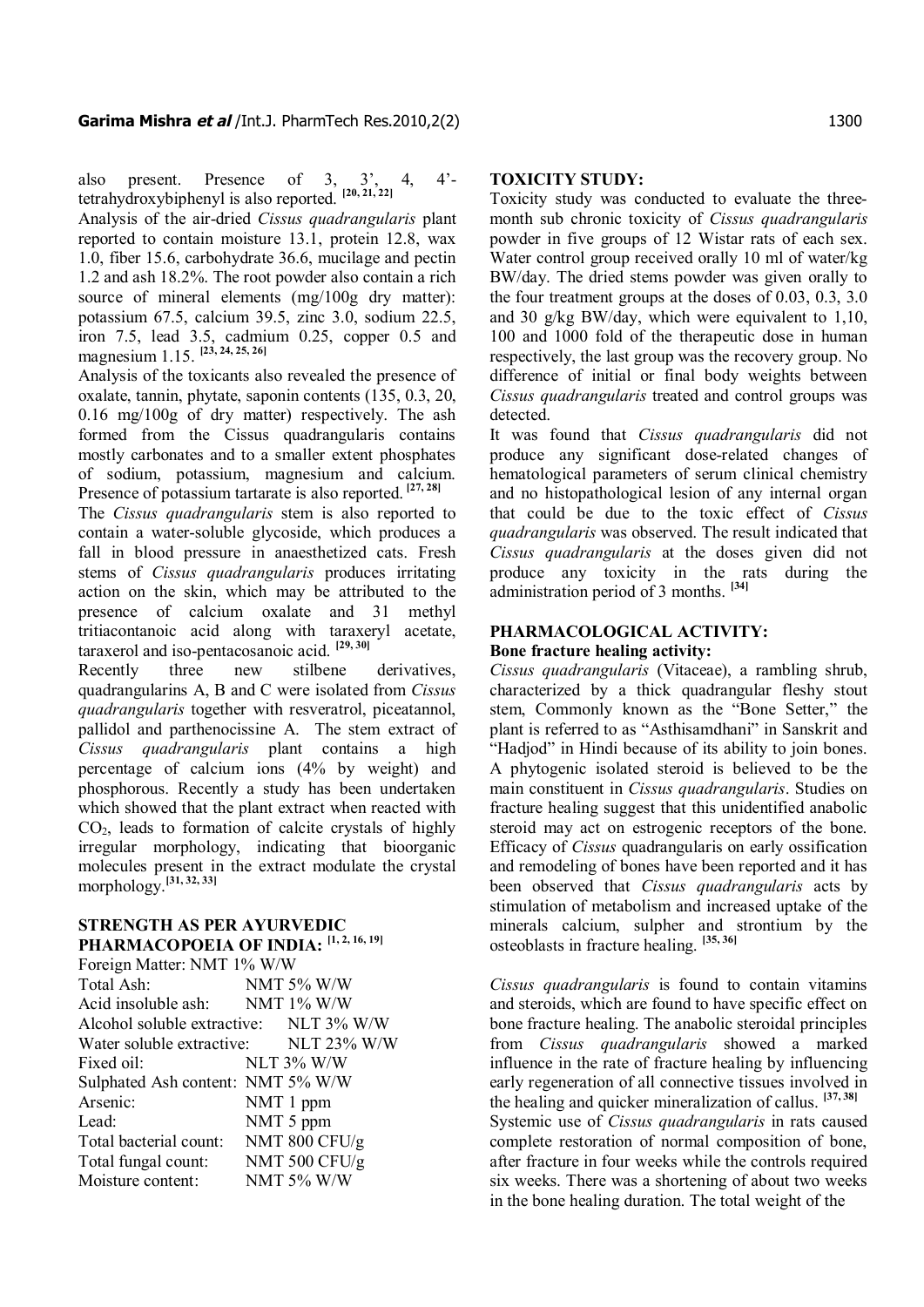fractured bone also came down towards normal much earlier than the controls indicating quickest bone remodeling. All the events namely fibroblastic phase (first week), collagen phase (second week) and osteochondroital phase (third and fourth weeks) were hastened by about 10 to 14 days in the treated group. This hastening in the fracture healing was attributed to the stimulation of all the cells of mesenchyma origin, namely the fibroblasts, the chondroblasts and osteoblasts by *Cissus quadrangularis*. It has greater impact on osteoblastic proliferation than other cellular responses. In both the models the mucopolysaccharide and collagen levels of the bones in the treated group came down to normal at the end of only four weeks while the control required 6 weeks as confirmed with histological and histochemical observations. **[39, 40, 41]** Radioactive calcium  $(Ca^{45})$  studies indicated that *Cissus quadrangularis* causes less lowering of calcium

 $(Ca<sup>45</sup>)$  uptake in the treated animals while in the control animals there was a greater decrease in the calcium  $(Ca^{45})$  uptake in the first week followed by a gradual increase in the subsequent weeks which reached its maximum in the  $4<sup>th</sup>$  weeks the calcium  $(Ca<sup>45</sup>)$  uptake in the treated group came to normal at the end of  $5<sup>th</sup>$  week as compared to 6 - 8 weeks in controls. Thus it was concluded that *Cissus quadrangularis* caused less amount of tissue reaction in the fractured region leading to optimum decalcification in the early stage with minimum of callus formations. Hence deposition of calcium was just enough to join the two broken segments of bones so that it's remodeling takes much faster in the treated group as compared with controls. This early completion of calcification process and earlier remodeling phenomenon lead to early recovery of animals. The tensile strength studies indicated much early gain in the tensile strength in *Cissus quadrangularis* treated group, leading to 90 percent of gain of its normal strength at the end of  $6<sup>th</sup>$  week in comparison to 60 percent of gain in strength in the controls. Thus *Cissus quadrangularis* builds up the chemical composition of the fractured bone namely its mucopolysaccharides, collagen, calcium, phosphorus and others as well as its functional efficiency. **[42, 43, 44, 45, 46]**

Healing of the fractured bone is delayed considerably by the administration of Cortisone. The periosteal reaction is reduced and the amount and density of callus is lowered. The mortality rate of the treated subjects is very high due to severe body wasting, atrophy of muscles and gastric perforation. *Cissus quadrangularis* treatment in these cortisone treated

mucopolysaccharides level and also caused proliferation of osteoblastic, chondroblastic and cartilage proliferation. It also led to increased mineralization in the callus. Thus the parenteral administration of the total extract of *Cissus quadrangularis* not only neutralized the anti-anabolic effect of cortisone in healing of fractures but also enhances the mineralization of the callus. This effect was much greater than that of anabolic hormone Durabolin a drug of choice for the neutralization of cortisone possibly due to its vitamin contents. **[47, 48]** A clinical study was planned to evaluate the effect of the Cissus quadrangularis in the healing of fractures. All the sixteen patients with various types of fractures were treated with external application of the paste prepared from the *Cissus quadrangularis*. This treatment was given in addition to the standard treatment of fractures, e.g. complete immobilization. As per radiological observations the results were excellent in 6 cases with the 40% reduction in the healing time, good in 8 cases with 53% reduction in the healing time and poor in 1 case with 7% reduction in healing time. Clinically in about 80% of the cases, excellent results were observed and in the remaining 14% of the cases the results were good. Only in one case there was no demonstrable effect. In few of the treated cases although radiologically only an early callus formation was observed but clinically the symptoms of fracture such as pain, tenderness and swelling were significantly absent. It was also observed that the injured bones surrounded by muscles showed a greater beneficial effect of this herb than those that are subcutaneous. It was hypothesized that *Cissus quadrangularis* helps in the earlier formation of collagen fibers leading to earlier calcification and callus formation. **[49, 50, 51, 52]**

rabbits caused a significant increase in

A study was undertaken to evaluate the effect of *Cissus quadrangularis* extract on the healing process of experimentally fractured radius-ulna of dog. Histopathological and radiological investigations on  $11<sup>th</sup>$  day revealed faster initiation of the healing process and a greater decrease in serum calcium level in the treated group than the control group. On  $11<sup>th</sup>$  day, the treated group exhibited initiation of osteogenesis, which was absent in the control group. Fracture was completely healed in 21 days in the treated group and remained incomplete in the control group. Radiograph of the treated group revealed almost complete bridging of the fractured ends with extensive bony deposition and peristoneal reaction compared to that of control group. The treated group also revealed replacement of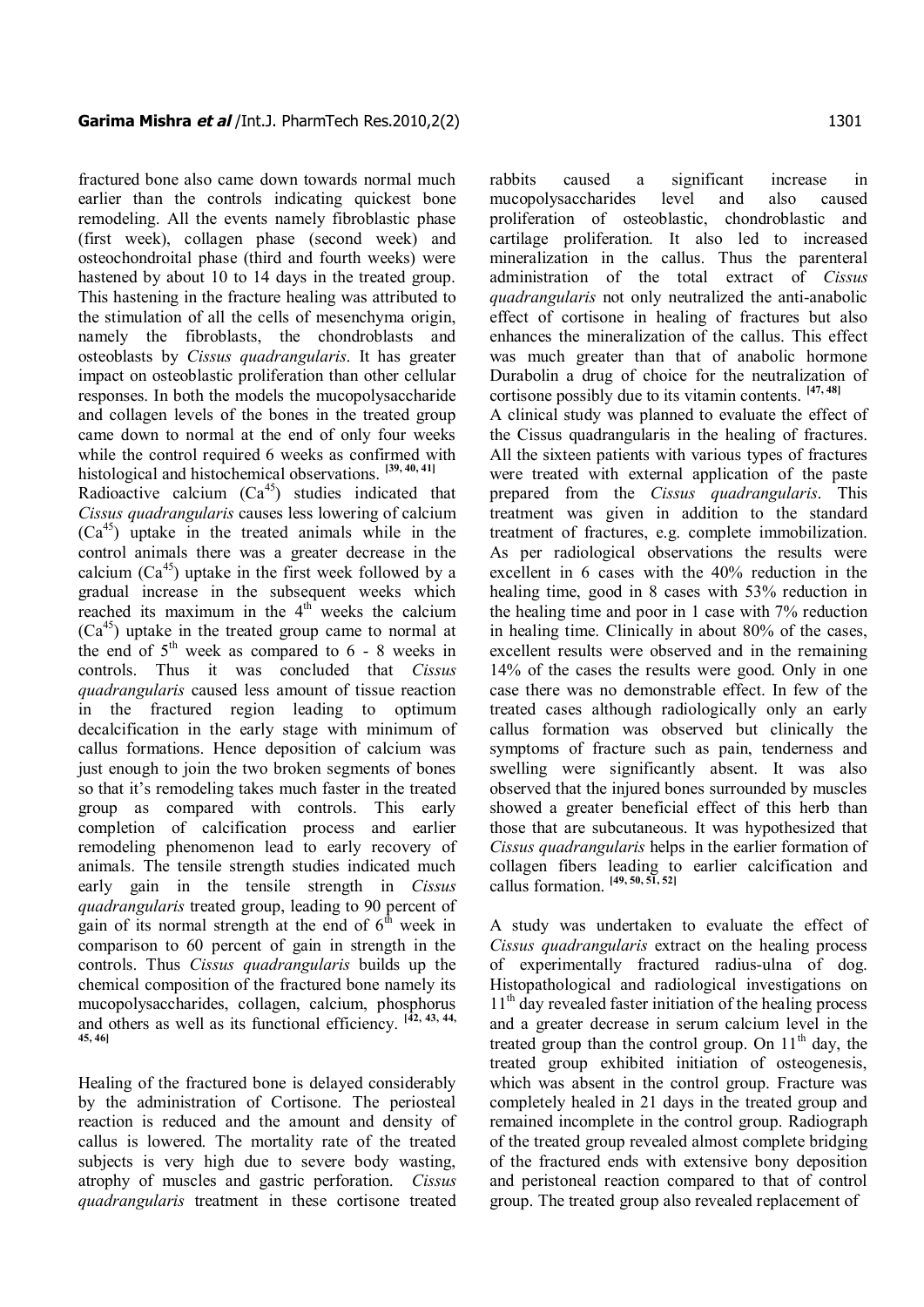cartilaginous cells by osteoblastic cells and union of the fractured gap at several places with the formation of new bony trabeculae whereas bony trabeculae were absent in the control group. **[53, 54]**

Alkaline phosphates are involved in bone formation and healing of fractures. The enzyme, secreted by the osteoblasts accelerates the process of mineralization either by increasing the local concentration of inorganic phosphate or activating the collagen fibers to induce deposition of calcium salts. *Cissus quadrangularis* has caused an increase in alkaline phosphate levels during fracture healing in adult dogs.

A study was conducted using albino rats to explore whether the beneficial effect of *Cissus quadrangularis* in the healing of fractures is due to its vitamin C content. The animals receiving *Cissus quadrangularis* showed rapid accumulation of larger quantity of mucopolysaccharides in the first week followed by more rapid fall and its earlier disappearance from the fractured area and both of these actions have beneficial effect on the healing of the fractures. At the end of the third week the Skiagram showed greater amount of calcification in the *Cissus quadrangularis* treated group in which one could hardly see a gap at the site of the fracture, while the control and vitamin C treated group showed some gap. At the end of  $5<sup>th</sup>$  week the union at the fractured site was more firm in the *Cissus quadrangularis* treated group than the others. Earlier disappearance of mucopolysaccharides from the fractured area is associated with the earlier calcification and firmer callus formation. Mucopolysaccharides play an important role in the healing by supplying raw materials for repairs. Therefore, it seems that in the early period the greater the accumulation of these materials more rapid will be the rate of healing. In the later period when the mucopolysaccharides content decline in the fractured area is an indicative of rapid utilization of these raw materials leading to earlier completion of healing process. This effect of the *Cissus quadrangularis* is not due to its vitamin C content alone, since the administration of the vitamin C to normal animals did not produce such a beneficial effect. Its action is more systemic, which is responsible for the greater mobilization of mucopolysaccharides from the tissues in to the blood and earlier utilization of the substances required in the healing process. **[55, 56]**

Phosphorus  $(P^{32})$  is a useful isotope to study the rate of mineralization during healing of fractures since it is readily incorporated in the area where the calcium phosphate complex is deposited during the latter part of healing. In control animals, such a mineralization

process takes place at the site of fracture during the latter half of the third week. This is accompanied with the fall of mucopolysaccharides in the region. In animals treated with *Cissus quadrangularis* such a mineralization process takes place much earlier, roughly in the second half of the second week. Not only the healing has been faster but also the quality of the callus seems to be better in terms of the enormous deposition of the minerals at the end of the second week only. This is followed by early demineralization so that the callus becomes remodeled to take a normal shape of the bone. These findings further confirmed that the Cissus *quadrangularis* has favourable action in the rate of healing of fracture in experimental animals. **[57, 58]**

#### **Analgesic activity:**

The analgesic effect of the drug as observed by Haffner's tail flip and Eddy's hot plate methods were dose related. There was increase in reaction time even with such small dose as  $1/40$  th of the  $LD_{50}$ . The effect lasted for about 4 hrs. Cissus quadrangularis exhibited significant analgesic activity compared to that of Aspirin when tested using Haffner's clip and Eddy's hot plate methods. The extract was found to be effective by both oral and i.p. routes significantly (P<0.001) and reaction time was found to be increased by both methods. The duration of analgesic activity was from 2 to 4 hr and optimum effect was observed at  $1/20^{th}$ -1/10<sup>th</sup> of LD<sub>50</sub> dose. The extract compared well with Acetylsalicylic acid. **[59, 60]**

The analgesic effect of this plant when used in bone fractures may be of great value in relief of pain which is a constant feature in these cases. As it compared well with acetyl salicylic acid in its analgesic response the nature of its chemically active constituents needs to be explored. **[61]**

#### **Antiosteoporotic activity:**

Osteoporosis, a silent epidemic, has become a major health hazard in the recent years afflicting over 2000 million people worldwide. It is a chronic, progressive condition associated with micro-architectural deterioration of bone tissue that results in low bone mass. The leading cause of osteoporosis is the lack of certain hormones, particularly estrogen in women and androgen in men as well as Imbalance in the activities of osteoblasts and osteoclasts cells lead to osteoporosis in postmenopausal women. In osteoporosis the bones begin to deteriorate due to calcium deficiency. In menopause, the decrease in hormones affects the body's ability to maintain calcium levels resulting in an increased loss of minerals from the bone. Postmenopausal women are at particular risk to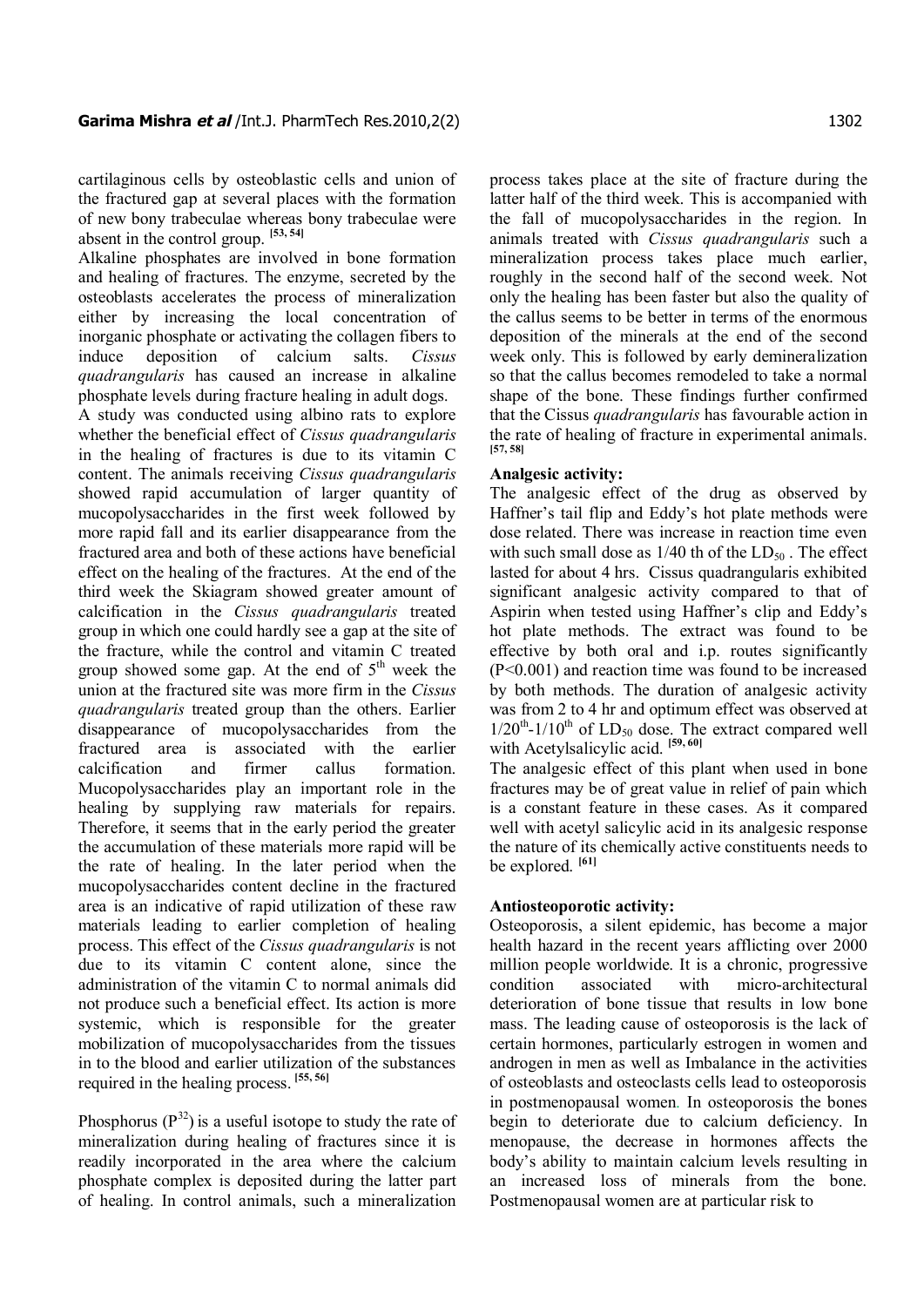osteoporosis because the loss of estrogen associated with the menopause leads to bone loss of much greater magnitude than expected on the basis of age alone. Treatment focuses on slowing down or stopping the mineral loss thereby preventing bone fractures and controlling the pain associated with the disease. Many synthetic agents such as estrogens in hormone replacement therapy, selective estrogen receptor modulators like raloxifen and droloxifen, bisphosphonates and calcitonin have been developed to treat osteoporosis but each one of them is associated with side effects such as hypercalcemia, hypercalciurea, increased risk of endometrial and breast cancer, breast tenderness, menstruation, thromboembolic events, vaginal bleeding and hot flushes. **[46, 47, 48, 49]**

*Cissus quadrangularis* significantly inhibits antianabolic effects and exerts some beneficial effects on recovery of bone mineral density in postmenopausal osteoporosis. A study was conducted in which ethanol extract of *Cissus quadrangularis* was evaluated for its anti-osteoporotic activity in ovariectomized rat model of osteoporosis at two different dose levels of 500 and 750mg/kg per day. Healthy female albino rats were divided into five groups of six animals each. **[50, 52, 53, 54]**

The first group served as control. All the remaining groups were ovariectomized. Group 2 was fed with equivolume of saline and served as ovariectomized control. Group 3-5 were orally treated with Raloxifen (5.4mg/kg) and ethanol extract of *Cissus quadrangularis* (500 and 750mg/kg), respectively. The findings assessed on the basis of biomechanical, biochemical and histopathological parameters showed that the ethanol extract of the plant had a definite Antiosteoporotic effect. **[55, 56, 57, 62]**

#### **Antiulcer activity:**

*Cissus quadrangularis* is an indigenous plant commonly mentioned in Ayurveda for treatment of gastric ulcers. The ulcer-protective effect of a methanolic extract of *Cissus quadrangularis* was comparable to that of the reference drug sucralfate. **[63, 64, 65]** Further, gastric juice and mucosal studies showed that Cissus at a dose of 500 mg/kg given for 10 days significantly increased the mucosal defensive factors like mucin secretion, mucosal cell proliferation, glycoproteins and life span of cells. **[66-70]** The present investigation suggests that Cissus not only strengthens mucosal resistance against ulcerogens but also promotes healing by inducing cellular proliferation.

Thus, *Cissus quadrangularis* has potential usefulness for treatment of peptic ulcer disease. **[71-79]**

#### **Antioxidant activity:**

Extracts of *Cissus quadrangularis* Linn were tested for antioxidant activity by β-carotene linoleic acid model and also by 1, 1-diphenyl-2-picrylhydrazyl model. The ethyl acetate fraction of both fresh and dry stem extracts at a concentration of 100 ppm showed 64.8% antioxidant activity in the β-carotene linoleic acid system and 61.6% in the 1, 1-diphenyl-2 picrylhydrazyl systems. **[80]**

Another study was performed to evaluate the effect of the methanolic extract of *Cissus quadrangularis* against free radical damage. The test extract exhibited significant inhibition in DPPH free radical formation, superoxide radical production and lipid peroxide production in erythrocytes. The activities of liver marker enzymes and antioxidant defense enzymes in rat liver homogenate were assessed in control and experimental animals. **[81, 82, 83, 84]**

Carbon tetrachloride  $(CCl<sub>4</sub>)$  caused a significant increase in aspartate aminotransaminase (AST) and alanine aminotransaminase (ALT), alkaline phosphatase (ALP) and decrease in superoxide dismutase (SOD), catalase (CAT), glutathione peroxidase (GPx) and reduced glutathione (GSH), which was reverted by *Cissus quadrangularis* pretreatment. The results obtained suggest that *Cissus* showed inhibition of lipid peroxidation, free radical production and increase in antioxidant enzymes activities, which reveal its antioxidant property. It can be concluded that the free radical scavenging activity of the plant extract may be responsible for the therapeutic action against tissue damage. **[85, 86, 87, 88]** The stem part of *Cissus quadrangularis* contains

vitamin C, carotenoids, calcium, steroidal and these are known to be excellent antioxidants and numerous studies suggest that dietary intake of plant polyphenol antioxidants may have positive effects in oxidativestress related pathologies. These antioxidative constituents present in *Cissus* might be responsible for the free radical scavenging activity, antilipid peroxidative and antisuperoxide formation. **[89, 90, 91, 92]**

#### **Parasympathomimetic activity**

Aqueous extract showed acetylcholine like activity on isolated ileum of rabbit and rat, uterus of rat, dog tracheal muscle and ileum in situ of dog. The responses on dog blood pressure were analogous to Muscarinic and Nicotinic actions of Acetylcholine. It was ineffective on frog rectus muscle.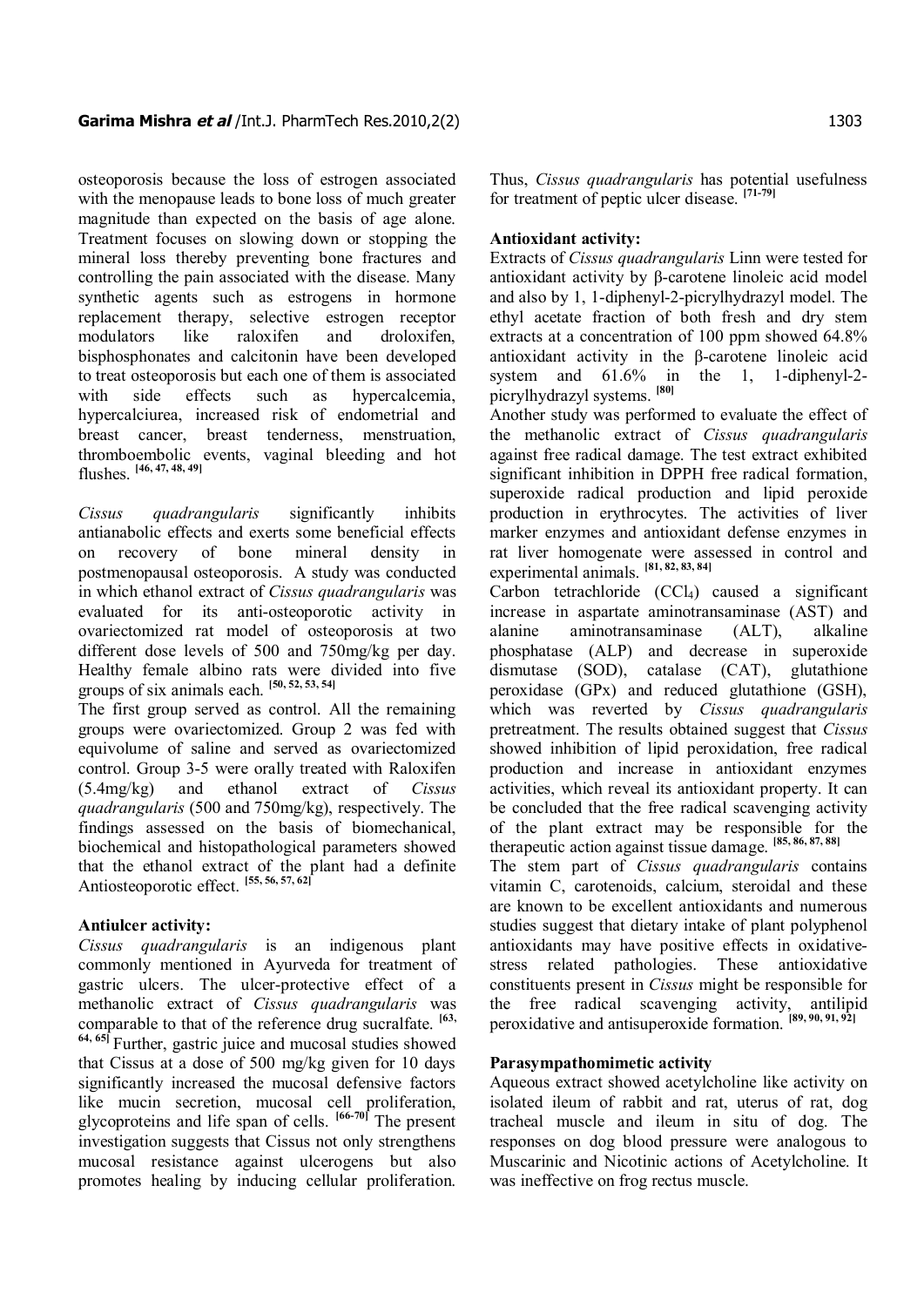#### **Anabolic and Androgenic activity:**

In addition to speeding the remodeling process of the bone, *Cissus* also leads to a much faster increase in bone tensile strength. In clinical trials *Cissus* has led to a fracture healing time in the order of 55 to 33 percent of that of controls. *Cissus* exerts antiglucocorticoid properties is suggested by a number of studies where bones were weakened by treatment with Cortisol and upon administration of *Cissus* extract the Cortisol induced weakening was halted and the healing process begun. **[93]**

Endogenous Glucorticoids including the body's endogenous hormone Cortisol activate pathways that degrade not only bone, but skeletal muscle tissue as well. Glucocorticoids induce muscle breakdown. They activate the so-called Ubiquitin-Proteasome pathway of proteolysis. This pathway of tissue breakdown is important for removing damaged and non-functional proteins.

By exerting an anabolic, antiglucorticoid effect *Cissus* preserve muscle tissue during times of physical and emotional stress, which is of more interest to the average bodybuilder or athlete. **[94]**

#### **Anti-inflammatory activity:**

Studies have revealed that oral administration of phenidone produced marked inhibition of the paw edematous response induced by arachidonic acid injection. CQ exerted inhibitory effect on the edema formation in this animal model. It has been observed that flavanoids, several flavones, flavonols, flavanols and flavanonols are inhibitors of lipoxygenase, especially luteolin which is one of the compounds found in *C. quadrangularis*. In this regard, it has been previously shown that at least flavonoid, one of the major components of *C. quadrangularis*, inhibits the inflammatory process. Furthermore the antiinflammatory activity of β sitosterol was also demonstrated which is another active constituent of *C. quadrangularis. The result of the study confirmed the finding that C. quadrangularis have an* inhibitory effect on edema induced by both carrageenin and arachidonic acid. Taken together, it is evident that both cyclooxygenase and lipoxygenase pathways of arachidonic acid metabolism are inhibited by *C. quadrangularis*. It is therefore suggested that *C. quadrangularis* is a dual inhibitor of arachidonic acid metabolism. **[95]**

*Cissus* also posses anti-inflammatory activity on a mg per mg basis comparable to aspirin or ibuprofen. *Cissus quadrangularis* constitutes one of the ingredients of an Ayurvedic preparation, 'Laksha Gogglu', which has been proved to be highly effective in relieving pain, reduction of swelling and promoting the process of healing of the simple fractures as well as in curing the allied disorders associated with fractures. It acts by preventing the conversion of arachidonic acid to inflammatory prostaglandins. **[96, 97, 98]**

Recently anti-inflammatory activity assay of *Cissus* extract was performed. Cyclooxygenase is a key enzyme in the prostaglandin biosynthetic pathway, which is important in the inflammatory process. The ability to inhibit the COX-1 activity was used to evaluate the anti-inflammatory activity of *Cissus* extract. The anti-inflammatory activity of the extract was expressed as the percentage of inhibition of prostaglandin synthesis using a COX-1 assay. The amount of  $(^{14}C)$ -labelled prostaglandin synthesized was measured using a scintillation counter after removing the unmetabolized  $(^{14}C)$ -Arachidonic acid substrate by column chromatography. The percent inhibition of prostaglandin synthesis was calculated. **[99, 100]**

#### **Antihemorrhoidal Activity:**

As the combination of flavonoids (90% diosmin and 10% hesperidin) used clinically for the treatment of hemorrhoid was reported to have anti-inflammatory and analgesic activities as well as venotonic effect which is not reported previously. Phytochemical study of *C. quadrangularis* revealed that its major compounds are flavonoids. The bioflavonoids, particularly diosmin, hesperidin and oligomeric proanthocyanidin complexes have demonstrated potential in the treatment of hemorrhoids and varicose veins. **[101]** These bioflavonoids exhibit phlebotonic activity, vasculoprotective effects and antagonistic effect on the biochemical mediators of inflammation. The anti-inflammatory effect which is already been observed from the crude extract of *C. quadrangularis* could be produced by the flavonoids especially luteolin, and by β-sitosterol. The venotonic effect of *C. quadrangularis* may also be postulated to be due to the effect of flavonoids present in the extract which act in the same way as that of diosmin and hesperidin. As diosmin and hesperidin are used in combination (Daflon®) to treat hemorrhoid, the extract which produced the same activities (anti-inflammatory and venotonic) can also be used as antihemorrhoidal drug. Besides these effects, *C. quadrangularis* also possesses analgesic effect, which can be very useful in painful hemorrhoid. The present study proved the traditional use of *C. quadrangularis* as an antihemorrhoidal drug in Thai folk medicine. **[102, 103]**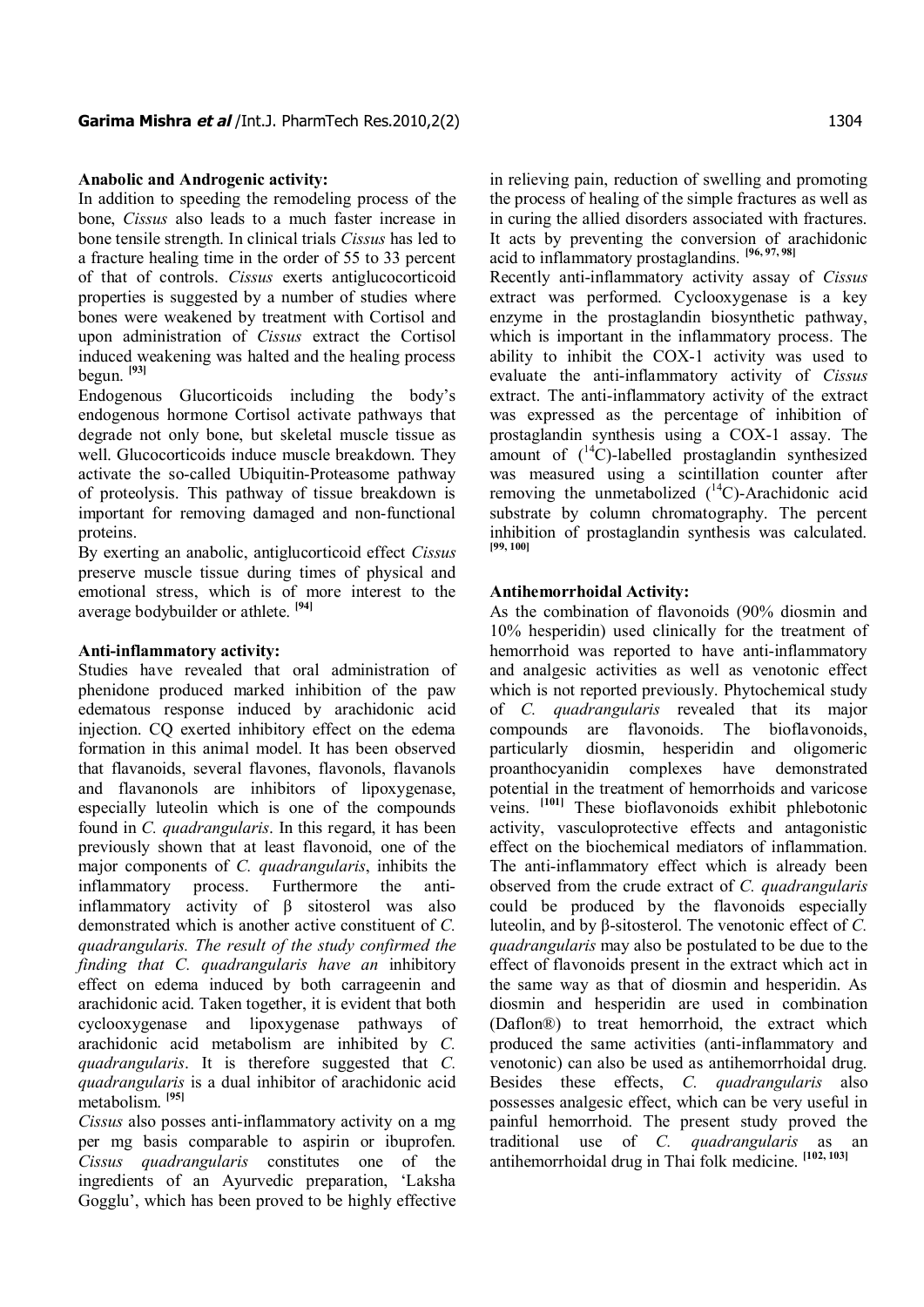#### **Gastroprotective Activity:**

*Cissus quadrangularis* is well known for the treatment of gastric disorders in traditional medicine, owing to its rich source of carotenoids, triterpenoids and ascorbic acid, and has received considerable attention regarding its role in human nutrition. A number of studies have analysed and revealed the effect against gastric toxicity and the gastroprotective effect of *Cissus quadrangularis* extract (CQE) along with its mechanism underlying the therapeutic action against the gastric mucosal damage induced by aspirin. **[63, 64, 67]** The studies have investigated the effect of CQE on the course of experimentally induced gastric ulcer by analyzing the levels of tumor necrosis factor-α (TNFα), interleukines, microvascular permeability, activity of nitric oxide synthase-2 (NOS-2), mitochondrial antioxidants, lipid peroxidation and DNA damage. The investigational findings have shown significant increase in vascular permeability, NOS-2 activity. Levels of TNF- $\alpha$  and interleukines were monitored and oxidative damage were noted in aspirin administered rats. The optimum protective dose of 500 mg/kg of extract was given for the pretreatment of gastric ulcers with different doses of CQE (250, 500 and 750 mg/kg) for 7 days which significantly attenuated these biochemical changes caused by aspirin in rats. **[69, 70]** The results showed ulcer protection by 40, 71.2 and 72.6%, respectively, as compared to ranitidine (RTD) (30 mg/kg) by 71.9% in the aspirin model. In addition, the findings of the studies have shown that administration of aspirin increases lipid peroxidation status, xanthine oxidase (XO), myeloperoxidase and decrease in superoxide dismutase (SOD), catalase (CAT) and selenium–glutathione peroxidase activities in the gastric mucosa, resulting in mucosal damage at both cellular and subcellular level which were reversed by CQE. **[71]** In addition, CQE prevents oxidative damage of DNA by reducing DNA fragmentation indicating its block on cell death. Pretreatment with CQE ameliorated the observed effect significantly in the gastric mucosa of ulcerated rats. Ulcer protection in CQE treated rats was also confirmed by histoarchitecture, which was comprised of reduced size of ulcer crater and restoration of mucosal epithelium. These findings suggest that the gastroprotective activity of CQE could be mediated possibly through its antioxidant, antiapoptotic effects as well as by the

attenuation of the oxidative mechanism and neutrophil infiltration. Triterpenoids and β-sitosterols present in *Cissus quadrangularis* possess antilipidperoxidative effect and have a pivotal role in the gastroprotective effect of CQE. **[76, 79]**

#### **Miscellaneous:**

Stem paste of the plant may also be useful for muscular pains, burns, wounds, bites of poisonous insects and for saddle sores of horses and camels. The powder of dry shoots is given in digestive troubles. A decoction of the shoots with dry ginger and black pepper is given for body pains. The infusion of the plant is anthelmintic. The plant extracts also exhibit cardiotonic property. Young shoots are used in dyspepsia and indigestion. The powdered stem is mixed with pulses and fried in sesame oil, used as a remedy for several vata diseases. It is also used in skin diseases Leprosy, Cough, Epilepsy and Convulsions.

# **FORMULATION AND DOSAGE: [1, 2, 4, 5]**

Decoction of dried stalks: 10-30 ml bid

- $\triangleright$  Juice: 10-20 ml bid
- $\triangleright$  Powder: 3-6 g bid

#### **AYURVEDIC PREPARATIONS:**

 $\triangleright$  Flexi-Muv Oil (Anti-inflammatory, Antiarthritic)

- $\triangleright$  Boneforte Capsule (Calcium supplement)
- $\triangleright$  Laksha Gogglu (Analgesic, antiinflammatory)

#### **CONCLUSION**

Traditional recipes for treatment of physical and mental ailments exist in all major ancient civilizations of the world. Needless to mention that the root and stem extracts of the plant *Cissus quadrangularis* have therapeutic efficacy and are known to possess antioxidant, antimicrobial activity, and are routinely used to accelerate the process of bone fracture healing. The plant is considered as a versatile medicinal plant in both Ayurvedic and modern drug development areas for its valuable medicinal uses. It is a very rich source of some minerals, which are necessary for proper functioning of human body. In the present overview the Emphasis has been laid on the phytochemical constituents and pharmacological activity of the plant *Cissus quadrangularis* Linn.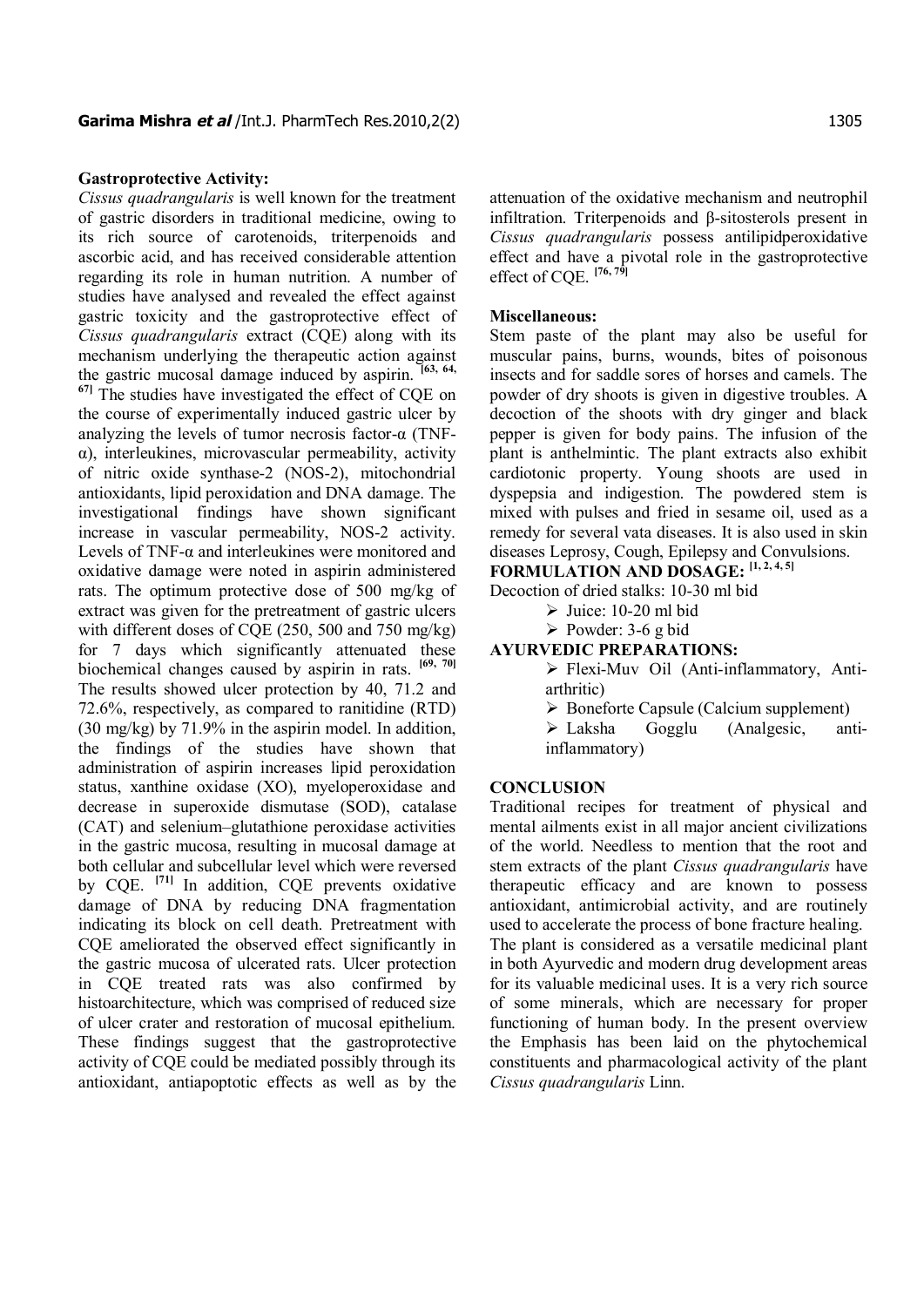



**Fig. 1 Onocer-7-ene, 3-**a**, 21-**b **diol Fig 2. 7-oxo-onocer-8-ene.3-**b**. 21-**a **diol**





#### **REFERENCES**

- **1.** www.pioneerherbs.com.
- **2.** Rastogi RP, Mehrotra BN. Compendium of Indian Medicinal Plants, Part I, Publication and information directorate 1995, 104.
- **3.** Oben J, Kuate D, Agbor G, Momo C, Talla X., The use of a cissus quadrangularis formulation in the management of weight loss and metabolic syndrome. *Lipids in Health and Disease*, 2006, **5**, 24.
- **4.** Mallika J, Shyamala CSD, In vitro and In vivo evaluation of free radical scavenging potential of Cissus quadrangularis. *Afri J of Biomed Res*, 2005, **8**, 95-99.
- **5.** Mehta M, Kaur N, Bhutani K., Determination of marker constituents from Cissus quadrangularis

Linn and their quantitation by HPTLC and HPLC. *Phytochem Anal*, 2001, **12**, 91-105.

- **6.** Jakikasem S, Limsiriwong P, Kajsongkarm T, Sontorntanasart T., Phytochemical study of cissus quadrangularis. *Thai J Pharm Sci*, 2000, **24**, 25.
- **7.** Jainu M., Devi CS., "Effect of Cissus quadrangularis on gastric mucosal defensive factors in experimentally induced gastric ulcer- a comparative study with Sucralfate". *Journal of medicinal food*, 2004, **7**(3), 372-376.
- **8.** Jainu M., Devi CS., Potent Antiulcerogenic activity of Cissus quadrangularis on Aspirin induced gastric ulcer by its antioxidative mechanism. *Journal of Clinical Biochemical Nutrition*, 2003, **34**, 43-47.
- **9.** Jainu, M., Devi, C.S.S., Potent antiulcerogenic activity of methanolic extract of Cissus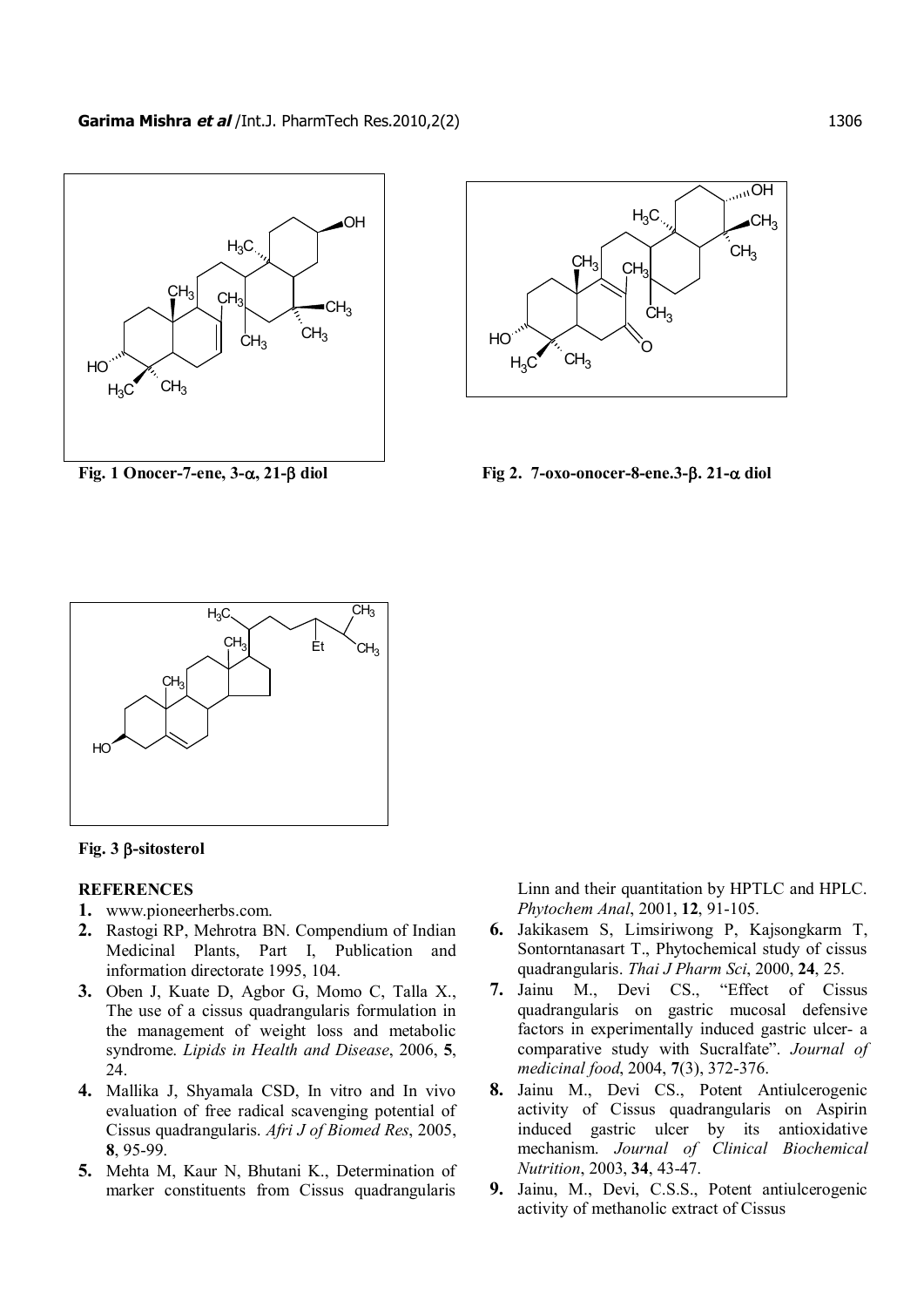quadrangularis by antioxidative mechanism. *Journal of Clinical Biochemistry and Nutrition*, 2003, **34**, 43–47.

- **10.** Aslokar LV., Kakkar KK., Chakre OJ., Glossary of Indian Medicinal Plants with active principles; *CSIR publication*, 1997, 145-150.
- **11.** Enechi OC., Odonwodo I., An assessment of the Phytochemical and Nutrient composition of the pulverized root of Cissus quadrangularis. *Bio-Research*, 2003, **1**(1), 63-68.
- **12.** Mehta M., Kaur N., Bhutani KK., Determination of Marker Constituents from Cissus quadrangularis and their quantitation by HPTLC and HPLC. *Phytochemical Analysis*, 2001, **12**(2), 91-5.
- **13.** Enechi, O. C., and Odonwodo, I., An assessment of the phytochemical and nutrient composition of the pulverized root of Cissus quadrangularis. *Bio-Research*, 2003, **1**, 63–68.
- **14.** Shirley D. A., Sen SP., High-resolution X-ray photoemission Studies on the active constituents of Cissus quadrangularis. *Current Sci.*, 1966, **35**, 317.
- **15.** Sen SP., Studies on active constituents of Cissus quadrangularis. *Indian J. Pharm*., 1966, 315-317.
- **16.** Bhutani K.K., Kapoor R., Atal C.K., Two unsymmetric tetracyclic triterpenoids from Cissus quadrangularis. *Phytochemistry*, 1984, **23**(2), 407– 410.
- **17.** Saburi A., Adesanya R., Marie TN., Najeh M., Alain BM., Mary P., Stilbene derivatives from Cissus quadrangularis. *J. Nat. Prod*., 1999, **62**, 1694-1695.
- **18.** Ambasta SP. The Useful Plants of India, *CSIR publication*, 1992, 127.
- **19.** Chopra RN., Nayar SN., Chopra IC., Glossary of Indian Medicinal Plants, *CSIR publication*, 1999, 66-67.
- **20.** Chopra N.N., Chopra I.C., Handa K.L., Kapur L.D., Cissus quadranglularis. *Indigenous Drugs of India*, 1958, 669–670.
- **21.** Gupta M.M., Verma R.K., Lipid constituents of Cissus quadrangularis. *Phytochemistry*, 1991, **30**(3), 875–878.
- **22.** Pluemjai T., Saifah E., Constituents of Cissus quadrangularis Linn. *Thai Journal of Pharmaceutical Sciences*, 1986, **11**(4), 205–211.
- **23.** Somova L.I., Shode F.O., Ramananan P., Nadar A., Antihypertensive, antiatherosclerotic and antioxidant activity of triterpenoids isolated from Olea europaea, subspecies africana leaves. *Journal of Ethnopharmacology*, 2003, **84**, 299–305.
- **24.** Khan S.S., Singh M.P., Chaghtai S.A., Ethnomedicobotany of Cissus quadrangularis Linn. *Oriental Journal of Chemistry*, 1991, **7**, 170–172.
- **25.** Kumbhojkar M.S., Kulkarni D.K., Upadhye A.S., Ethnobotany of Cissus quadrangularis L. from India. *Ethnobotany*, 1991, **3**, 21–25.
- **26.** Udupa KN., Chaturvedi GN., Tripathi SN., *Advances in research in Indian medicine*, Varnasi: Banaras Hindu University. 1970, **12**, 165–96.
- **27.** Kritikar KR., Basu BD., In: Basu LM., editor. *Indian Medicinal Plants*, (Third revised and enlarged ed.). India: Allahabad, 2000, 841–3.
- **28.** Austin A., Kannan R., Jagadeesan M., Pharmacognostical studies on Cissus quadrangularis L. variant I and II. *Ancient Sci Life*, 2004, 33–47.
- **29.** Pluemaj T., Saifah E., Constituents of Cissus quadrangularis Linn. *J Pharm Sci*., 1986, **11**, 205– 11.
- **30.** Prajapati ND., Purohit SS., Sharma AK., A Hand Book of Medicinal plants. Agrobios publication 2003, 145.
- **31.** Rastogi RP., Mehrotra BN., Compendium of Indian Medicinal plants Vol.3, CDRI Lucknow and PID New Delhi 1995, 173-174.
- **32.** Attawish A., Chivapat S., Chuthaputti A. and Punyamong S., Sub chronic Toxicity of Cissus quadrangularis linn. *Sangkalarin J. Science Technology*, 2002, **24**(1), 39-42.
- **33.** Udupa K.N., Arinkar J.H., and Singh L.M., Experimental studies of the use of cissus quadrangularis in healing of fractures, *Ind. J. Med. SC.*, 1961, **15**, 551-557.
- **34.** Prasad G.C., Udupa K.N., Effect of Cissus quadrangularis on the healing of cortisone treated fracture, *Indian Journal of Medical Research*, 1963, **51**, 667.
- **35.** Prasad G.C., Udupa K.N., Pathways and site of action of a phytogenic steroid from Cissus quadrangularis, *Journal of Research in Indian Medicine*, 1972, **4**, 132.
- **36.** Udupa K.N., Prasad G.C., Sen S.P., The effect of phytogenic steroid in the accleration of fracture repair, *Life Science*, 1965, **4**, 317.
- **37.** Udupa K.N., and Prasad G., Biochemical and calcium 45 studies on the effect of cissus quadrangularis in fracture repair, *lndian J. Med. Res.*, 1964, **52**, (5) 480-487.
- **38.** Udupa K. N., and Prasad G. C., Further studies on the effect of Cissus quadrangularis in accelerating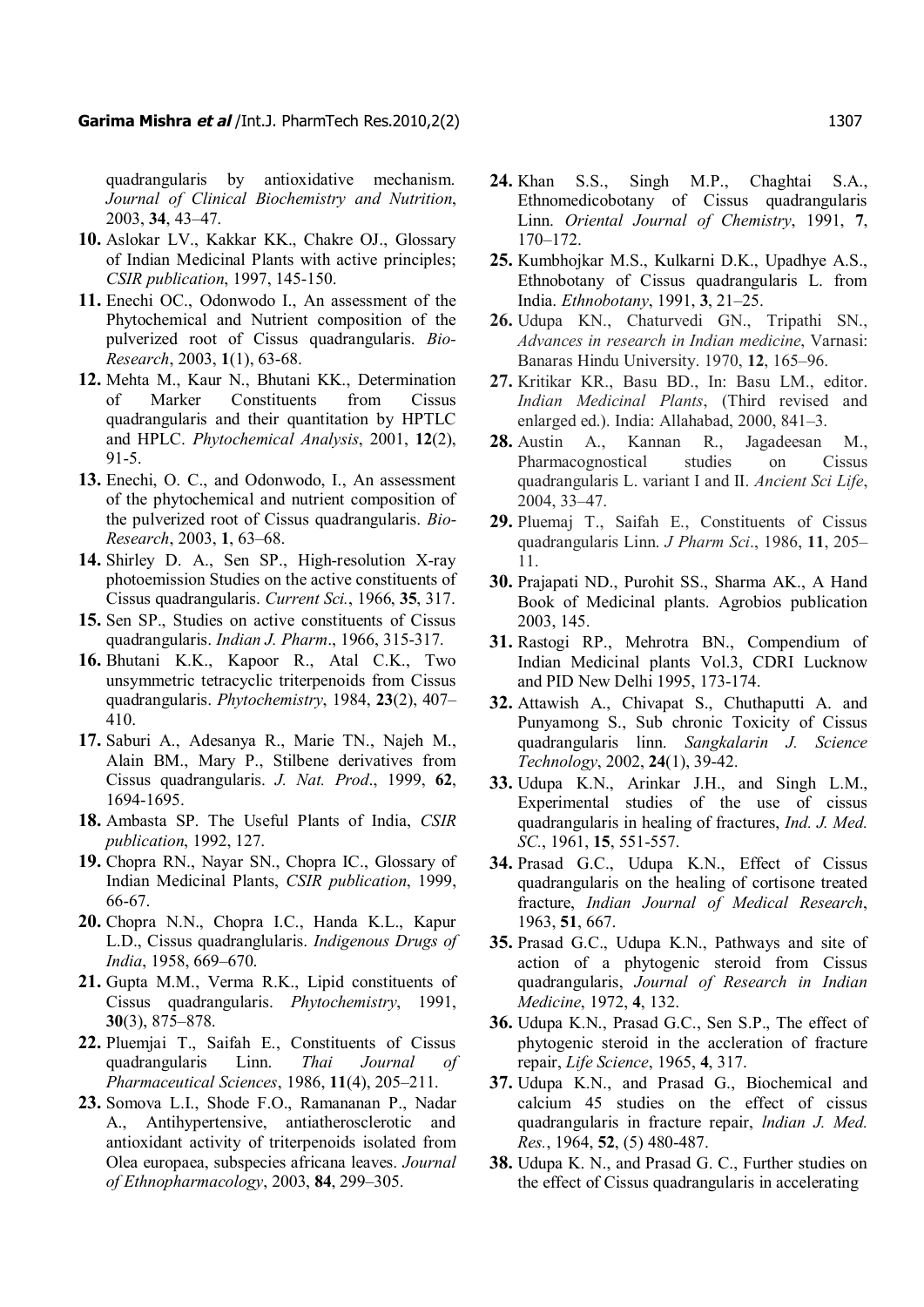fracture healing, *Indian J. Med. Res.*, 1964, **52**, 26–35.

- **39.** Singh L.M., and Udupa K.N., Studies of C. quadrangularis in fracture by using phosphorus, *Ind. j. Med. Sci*., 1962, **76**, 926-931.
- **40.** Sen S.P., Udupa, K.N., Prasad, G., Studies on the active constituents. 10 Further studies on the effect of Cissus quadrangularis in accelerating fracture healing, *Indian Journal of Medical Research* 1966, **52**, 26.
- **41.** Kausch A.P., Horner H.T., A comparison of calcium oxalate crystals isolated from callus cultures and their explant sources, *Scanning Electron Microscopy*. 1982, **1**, 199–211.
- **42.** Chopra S.S., Patel M.R., Awadhiya R.P., Studies of Cissus quadrangularis in experimental fracture repair: a histopathological study, *Indian Journal of Medical Research*, 1976, **64**(9), 1365–1368.
- **43.** Chopra SS., Patel MR., Gupta LP., Datta IC., Studies on Cissus quadrangularis in experimental fracture Repair: Effect on Chemical Parameters in Blood, *Ind J Med Res*, 1975, **63**, 6.
- **44.** Canalis H., McCarthy T., Centrella M., Growth factors and the regulation on bone remodeling, *Journal of Clinical Investigation*, 1998, **81**, 277– 281.
- **45.** Genant H.K., Bay link D.J., Gallagher J.C., Estrogens in the prevention of osteoporosis in post menopausal women, *American Journal of Obsteterics and Gynaecology*, 1998, **161**, 1842– 1846.
- **46.** Ogey A., Bayraktar F., Sevin G., A comparative study of Raloxifen and estrogen on bone strength and cholesterol levels in ovariectomized rats, *Endocrine Abstracts*, 2001, **3**, 10.
- **47.** Peng Z., Tuukkanen J., Zhang H., The mechanical strength of bone in different rat models of experimental osteoporosis, *Bone*, 1994, **15**, 523– 532.
- **48.** Sanyal A., Ahmad A., Sastry M., Calcite growth in Cissus quadrangularis plant extract, *Current Science*, 2005, **89**(10), 1742-1745.
- **49.** Deka DK., Lahon LC., Saikia J., Mukit A., Effect of "Cissus quadrangularis in accelerating healing process of experimentally fractured radius-ulna of dog", *Indian Journal of Pharmacology*, 1994, **26**(1), 44-45.
- **50.** Shirwaikar A., Khan S., Malini S., Antiosteoporotic effect of ethanol extract of Cissus quadrangularis, *Journal of Ethnopharmacology*, 2003, **89**(2), 245-250.
- **51.** Lu J. X., Descamps M., Dejou J., Koubi G., Hardouin P., Lemaitre J. and Proust J.P., The biodegradation mechanism of calcium phosphate biomaterials in bone, *J. Biomed. Mater. Res.*, 2002, **4**, 408–412.
- **52.** Soliman FA., Hassan SYS., Serum calcium and phosphorus in rabbits during fracture healing with reference to parathyroid activity, *Nature*, 1964, **204**, 693-4.
- **53.** Cohen J., Matetskov CJ., Marshall JM., William JW., Radioactive calcium tracer studies in bone grafts, *J Bone Jt Surg*, 1957, **39A**, 561-77.
- **54.** Gaillard PJ., Proc. Kon., Ned. Akad., Westenchap. Ser., In: Bourne GH, ed. *Biochemistry and physiology of bone*, New York and London: Academic Press. 1972, 337.
- **55.** Singh L.M., and Udupa K.N., Studies of C. quadrangularis in fracture by using phosphorus, *Ind. j. Med. Sci*., 1962, **76**, 926-931.
- **56.** Chopra S.S., Patel M.R., Awadhiya R.P., Studies of Cissus quadrangularis in experimental fracture repair: a histopathological study, *Indian Journal of Medical Research*, 1976, **64** (9), 1365–1368.
- **57.** Singh SP., Mishra N., Dixit KS., Singh N., Kohli RP., "An experimental study of Analgesic Activity of Cissus quadrangularis", *Indian Journal of Pharmacology*, **16**(3), 1984, 162-63.
- **58.** Ferreira S.H., Moncada S., Vane J.R., Prostaglandins and the mechanism of analgesia produced by aspirin-like drugs, *British Journal of Pharmacology*, 1973, **49**, 86–97.
- **59.** Viswanatha SAHM, Thippeswam MDV, Mahendra KCB., Some neuropharmacological effects of methanolic root extract of Cissus quadrangularis in mice, *Afr. J. Biomed. Res*. 2006, **9**, 64-75.
- **60.** Shirwaikar A., Khan S., Malini S., Antiosteoporotic effect of ethanol extract of Cissus quadrangularis Linn. on ovariectomized rat, *Journal of Ethonopharmacology*, 2003, **89**, 245– 250.
- **61.** Jainu M., Devi CSS., Attenuation of neutrophil infiltration and proinflammatory cytokines by Cissus quadrangularis: a possible prevention against gastric ulcerogenesis, *J Herbal Pharmacother* 2005, **5**, 33-42.
- **62.** Austin A., Jagdeesan M., Gastric and duodenal antiulcer and cytoprotective effects of Cissus quadrangularis Linn. variant II in rats, *Nig J Nat Prod Med*, 2002, **6**, 1-7.
- **63.** Szabo S., Trier J.S., Brown A., Schoor J., Early vascular injury and increased permeability in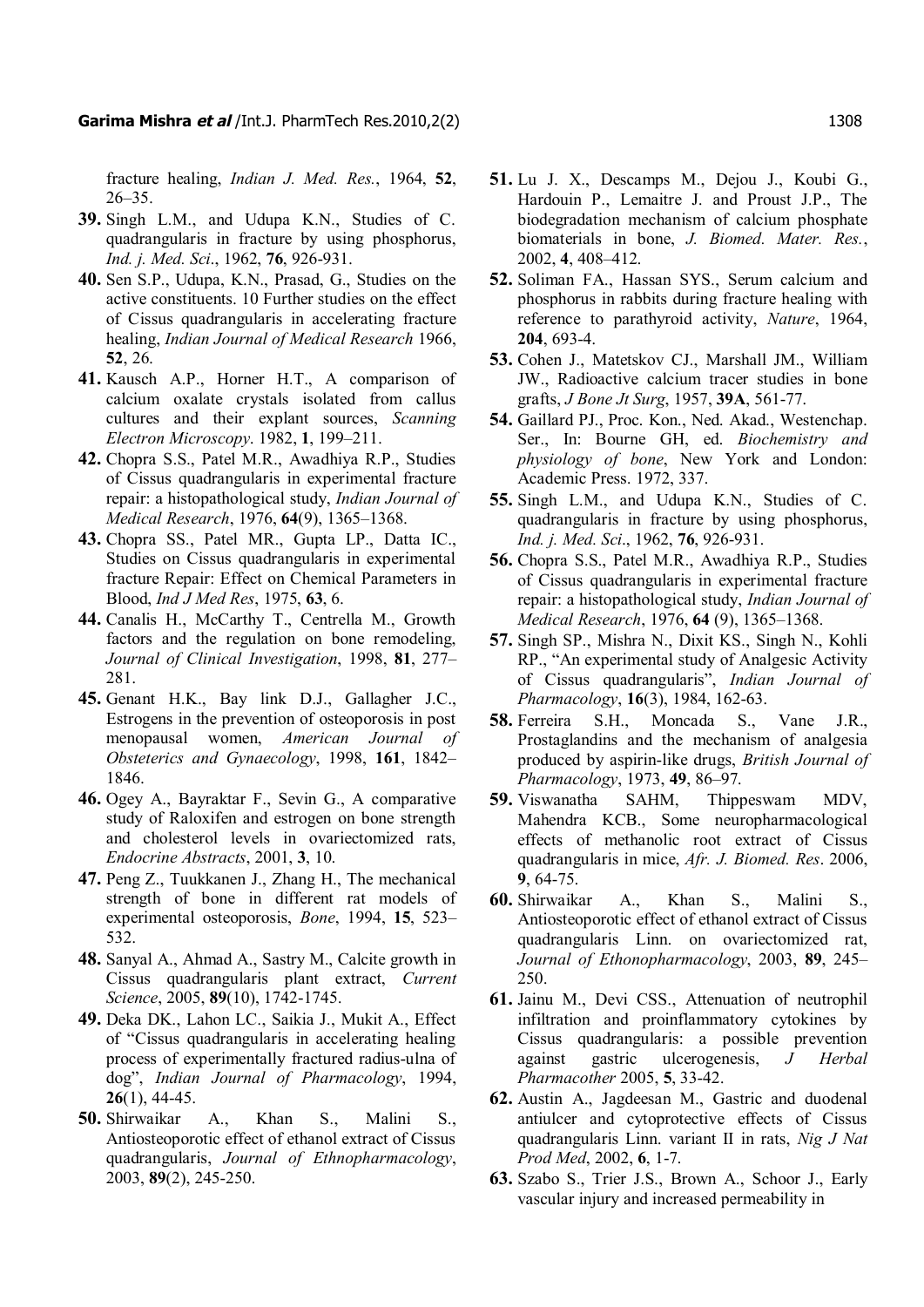gastric mucosal injury caused by ethanol in rat. *Gastroenterology* 1985, **88**, 228–236.

- **64.** Jainu M., Devi CSS., Potent antiulcerogenic activity of methanol extract of Cissus quadrangularis by antioxidative mechanism, *J. Clin. Biochem. Nutr*. 2003, **34**, 43–47.
- **65.** Jainu M., Devi CSS., Effect of Cissus quadrangularis on gastric mucosal defensive factors in experimentally induced gastric ulcer—a comparative study with sucralfate, *J. Med. Food*, 2004, **7**, 372–376.
- **66.** Jainu M., Devi CSS., Vijaimohan K., Protective effect of Cissus quadrangularis on neutrophil mediated tissue injury induced by aspirin in rats, *J. Ethnopharmacol*, 2006, **104**, 302–305.
- **67.** Anoop A., Jagdeesan M., Gastric and duodenal antiulcer and cytoprotective effect of Cissus quadrangularis Linn. variant II in rats, *Nigerian Journal of Natural Products and Medicine*, 2002, **6**, 1–7.
- **68.** Wallace J.L., Whittle B.J.R., Role of mucus in the repair of gastric epithelial damage in the rat, *Gastroenterology*, 1986, **91**, 603–611.
- **69.** Sanchez-Fidalgo S., Martin-Lacave I., Illanes M., Motilva V., Angiogenesis, cell proliferation and apoptosis in gastric ulcer healing. Effect of a selective COX-2 inhibitor, *Eur J Pharm*, 2004, **505**, 187–94.
- **70.** Soldato Ma L., Wallace PD., Divergent effects of new cyclooxygenase inhibitors on gastric ulcer healing: shifting the angiogenic balance, *Proc Natl Acad Sci*, 2002, **99**, 13243–7.
- **71.** Levi S., Goodlad RA., Lee CY., Inhibitory effect of NSAIDs on mucosal cell proliferation associated with gastric ulcer healing, *Lancet*, 1990, **336**, 840–3.
- **72.** Mallika J., Shyamala Devi CS., Potent antiulcerogenic activity of methanol extract of Cissus quadrangularis by antioxidative mechanism, *J Clin Biochem Nutr*, 2003, **34**, 43–7.
- **73.** Szabo S., Vincze A., Growth factors in ulcer healing: lessons from recent studies, *J Physiol Paris*, 2000, **94**, 77–81.
- **74.** Bernard JA., Beauchamp RD., Russell WF., Dabosis RN., Coffey RJ., Epidermal growth factor-b related peptides and their relevance to gastrointestinal pathophysiology, *Gastroenterology*, 1995, **108**, 564–80.
- **75.** Yetkin G., Celebi N., Ozer C., Gonul B., Ozoul C., The healing effect of TGF-a on gastric ulcer induced by acetyl salicylic acid in rats, *Int J Pharm*, 2004, **277**, 163–72.
- **76.** Hatazawa R., Tanaka A., Tanigami M., Amagase K., Kato S., Ashida Y., et al. Cyclooxygenase-2/prostaglandin E2 accelerates the healing of gastric ulcers via EP4 receptors, *Am J Physiol Gastrointest Liver Physiol*, 2007, **293**, 788–97.
- **77.** Pohle T., Brozozowski T., Becker JC., Vander VIR., Markmann A., Konturek SJ., et al. Role of reactive oxygen metabolites in aspirin induced gastric damage in humans, gastroprotection by ascorbic acid, *Ali Pharm Ther*, 2001, **15**, 677–87.
- **78.** Singleton VL., Orthofer R., Lamuela-Raventòs RM., Analysis of total phenols and other oxidation substrates and antioxidants by means of Folin-Ciocalteu reagent Methods, *Enzymol*, 1999, **299**, 152-178.
- **79.** Matsuzawa Y., Funahashi T., Nakamura T., Molecular mechanism of metabolic syndrome X: Contribution of adipocytokines adipocyte derived bioactive substances, *Ann N Y Acad Sci*, 1999, **892**, 146-154.
- **80.** Furukawa S., Fujita T., Shimabukuro M., Iwaki M., Yamada Y., Nakajima Y., Nakayama O., Makishima M., Matsuda M., Shimomura I., Increased oxidative stress in obesity and its impact on metabolic syndrome, *J Clin Invest*, 2004, **114**, 1752-1761.
- **81.** Brown RK., Kelly FG., Evidence for increased oxidative damage in patients with cystic fibrosis, *Paediatric Res*, 1994, **36**, 487-93.
- **82.** Gutteridge JM., Swain J., Lipoprotein oxidation: the 'fruit and vegetable gradient' and heart disease, *Br J Biomed Sci*, 1993, **50**, 284-8.
- **83.** Mustafa A., David E., Ksonen Laa, Diabetes, oxidative stress and physical exercise, *Journal sports Sc Med*, 2002, **1**, 1-14.
- **84.** Ngondi JL., Oben J., Musoro FD., Etame SLH, Mbanya D., The effect of different combination therapies on oxidative stress markers in HIV infected patients in Cameroon, *Aids Research and Therapy*, 2006, **3**, 19.
- **85.** Gabriel Agbor A., Oben Julius E., Ngogang Jeanne Y., Xinxing Cai, Vinson Joe A., Antioxidant Capacity of Some Herbs/spices from Cameroon. A Comparative study of two Methods, *J Agri and Food Chem*, 2005, **53**, 6819-6824.
- **86.** Murthy K. N. C., Vanitha A., Swami M. M. and Ravishankar G. A., Antioxidant and antimicrobial activity of Cissus quadrangularis L., *J. Med. Food*, 2003, **6**, 99–105.
- **87.** Chidambara Murthy KN., Vanitha A., Mahadeva Swamy M., Ravishankar GA., Antioxidant activity